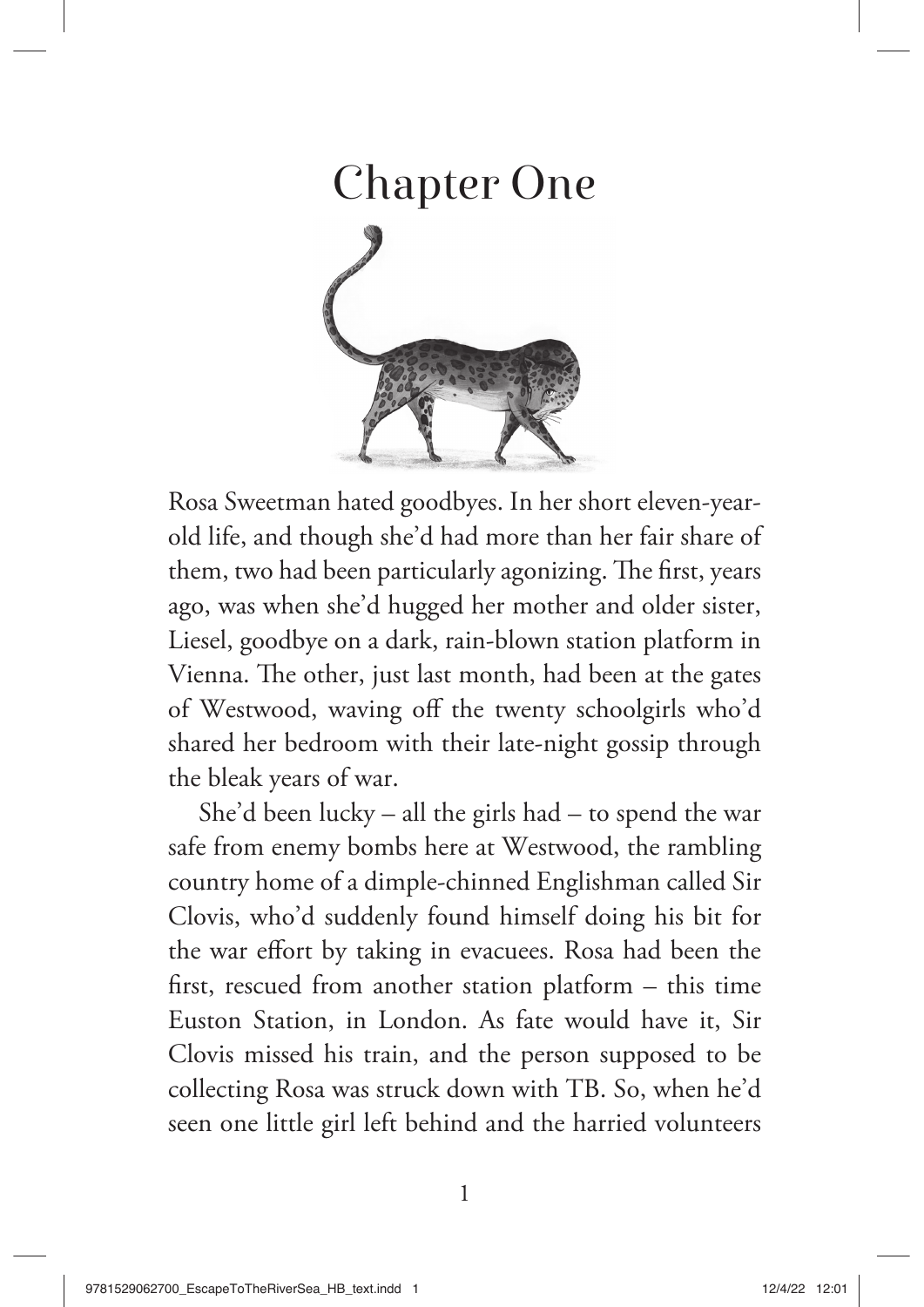wondering what to do with her, Sir Clovis offered her a home at Westwood.

The house itself was a vast, ugly brute of a place, draughty and mouldering, with battlements like rows of untidy teeth. There'd been no other children, or animals, here when Rosa arrived, just long, echoing corridors, and too many unused rooms. A few months later, war broke out and when the schoolgirls were evacuated from their city homes, she was very glad: filling Westwood with children certainly improved it.

It hadn't stopped with children. One night, the local zoo was hit by German bombs. Since there were enough hazards during wartime without wild animals roaming the streets, it was decided the creatures must be shot, or evacuated. Within days, Westwood's stables and paddocks, where the previous owner had kept horses, became home to two ostriches, a dozen snakes, five zebras, ten meerkats and a beautiful jaguar named Opal.

Then one calm June day, peace was declared, and everything changed again. There was no longer any reason for the children or zoo animals to be at Westwood. It was safe to go home. Despite the cheering, fireworks and the celebration bonfire up on Westwood Moor, all Rosa could think of was being the only child again, rattling around Westwood all by herself.

Her mother had promised she'd come for her.

'We'll be on the next train out of Vienna, right behind you,' she'd sworn that night at the station.

Yet seven years and a world war later, Rosa was still waiting.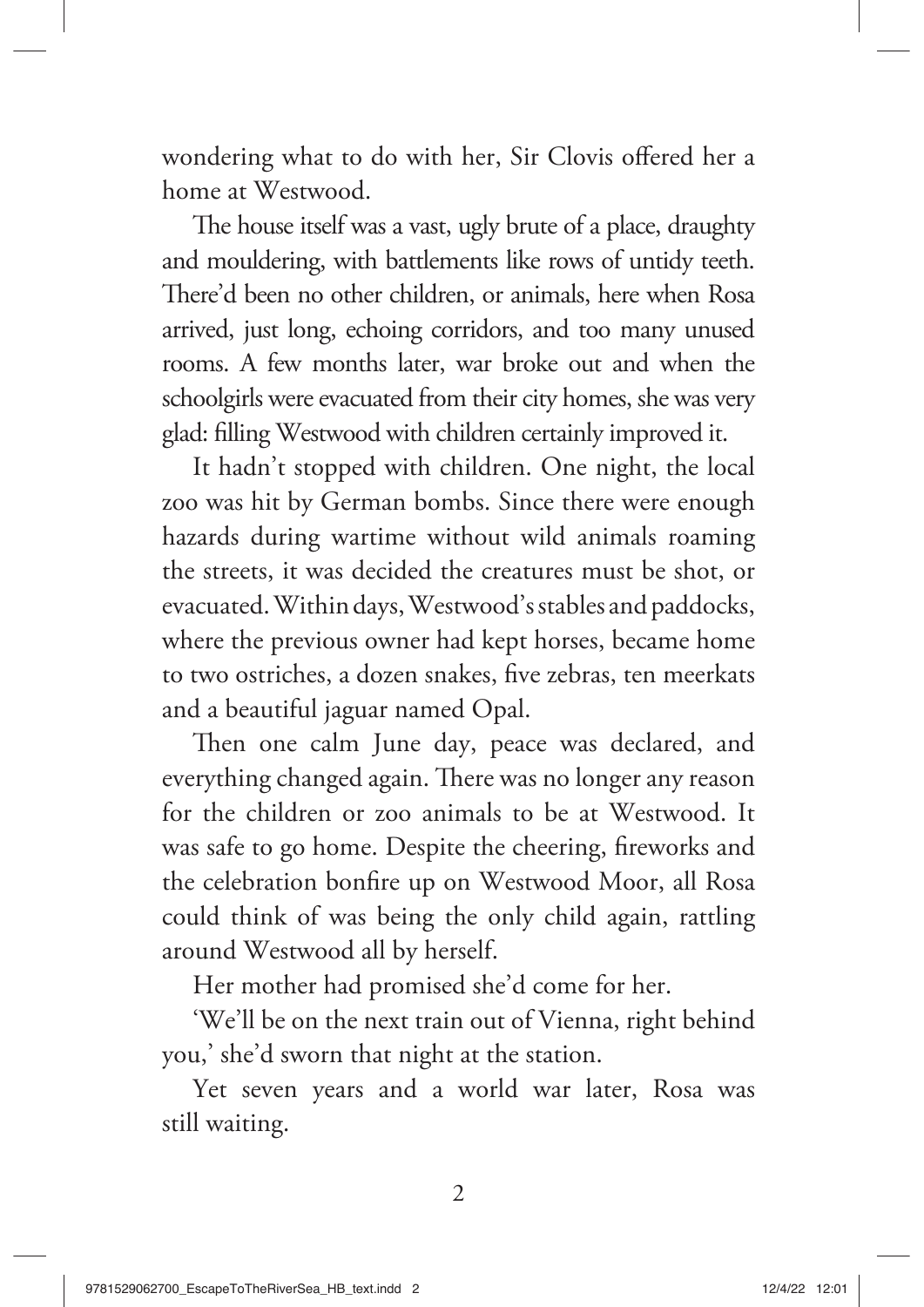She'd not received so much as a letter in all that time. Sometimes, she felt she was forgetting Vienna because her old life existed only as smells or sounds – apple cake baking, hoofbeats on cobbles. It worried her, too, that her own mother and sister wouldn't recognize her. She'd grown a lot in seven years: longer legs, freckles, hair a darker shade of brown. But Rosa's nature was a hopeful one – that hadn't changed. She told herself to be patient, even if Westwood seemed to be emptying quicker than water from a bathtub.

As it turned out, work repairing the city's zoo took longer than anticipated. It was the following February before the animals finally went home. On the morning the zoo trucks were due to arrive, Rosa awoke to a noise like distant thunder. Out on the landing, the grandfather clock chimed seven, though it always ran ten minutes slow. The rumbling was getting louder. Rosa sat up, listening: the sound was of vehicles coming down the lane.

Throwing off the bedclothes, Rosa grabbed her blouse, cardigan and skirt off the bedroom chair, and stuffed her feet in her shoes. She hadn't expected the zoo this early. She'd hoped to give Opal the jaguar one last breakfast, and running down the stairs, hair uncombed, cardigan unbuttoned, she didn't feel ready to say goodbye.

When the zoo had first arrived, she begged the zookeeper's son, Billy, to let her look after Opal. She'd had a kitten back in Vienna, the same black-brown colour, and the lack of pets here at Westwood was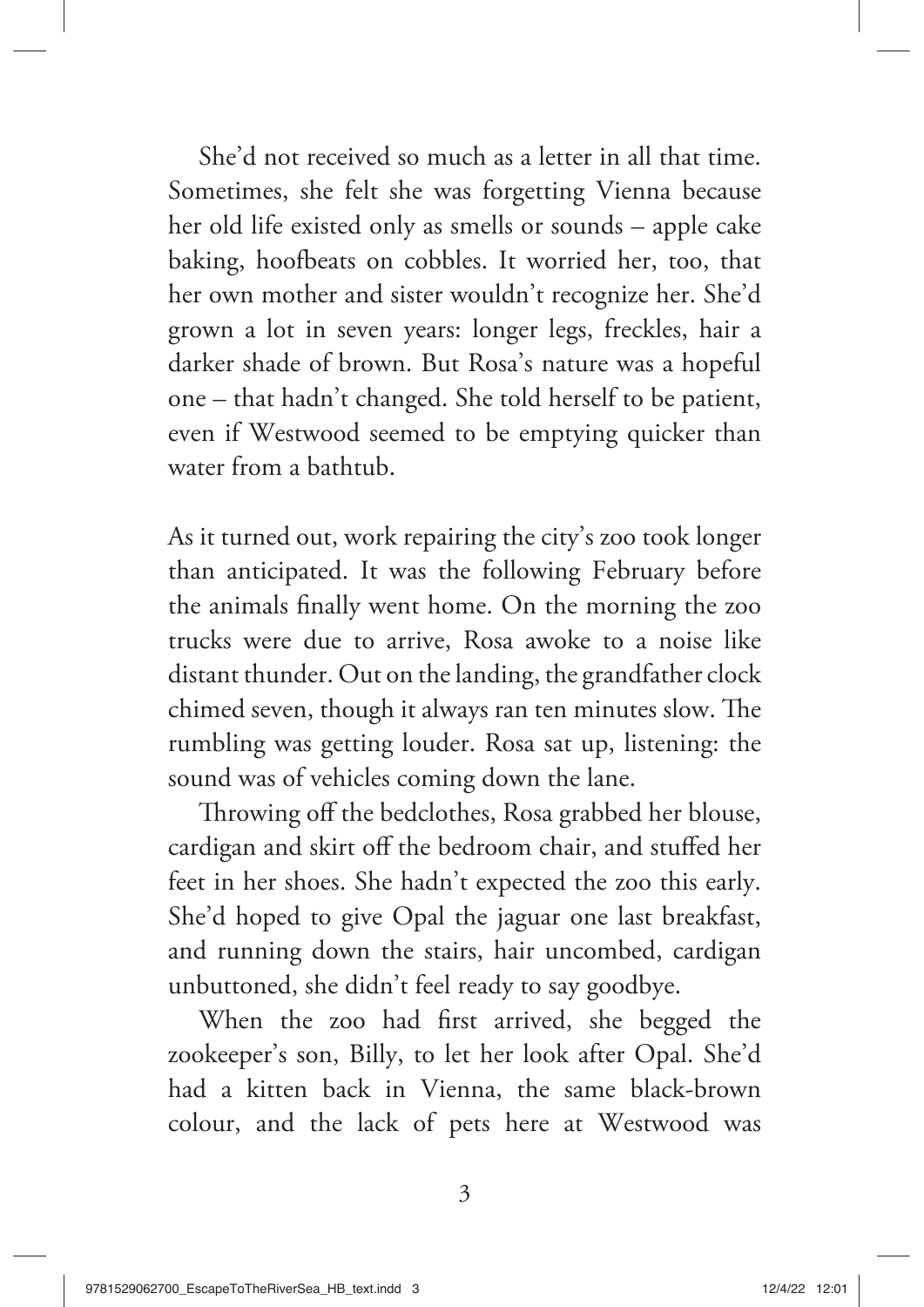another thing Rosa had never got used to.

'If you want her to like you, then feed her pilchards,' Billy advised as they watched Opal inspect the corners of the stable that was to be her new home. 'She's not really black, d'you see?' He pointed to the animal's flank, which, when the light caught it, was a rich, rusty brown, the jaguar spots dark splodges in her coat.

Rosa didn't know much about jaguars – and what she did, she'd hastily read about while balanced on a chair in Westwood's library. But it was important to her not to let Billy – or Opal – down. Billy was the one person who *had* written to her regularly during the war, mostly to give advice on his precious jaguar.

*Opal's eaten two rabbits and given herself the hiccups . . .*  Rosa wrote once, to which Billy replied, *Try rubbing her tummy. Or give her warmed milk . . .* She followed his instructions diligently. *It worked! She's purring!*

Writing to Billy made Rosa feel, though they'd only met in person once, as if they were friends. He was older than her, with curly blond hair and dirty fingernails, and – she secretly suspected – enjoyed knowing things that she didn't. Not that Rosa minded: learning about jaguars had been a joy.

Today, though, it was time for another round of goodbyes.

'Careful!'

Rosa skidded to a halt on the landing, narrowly avoiding Westwood's only housemaid, Minnie. The door to the biggest front bedroom was propped open with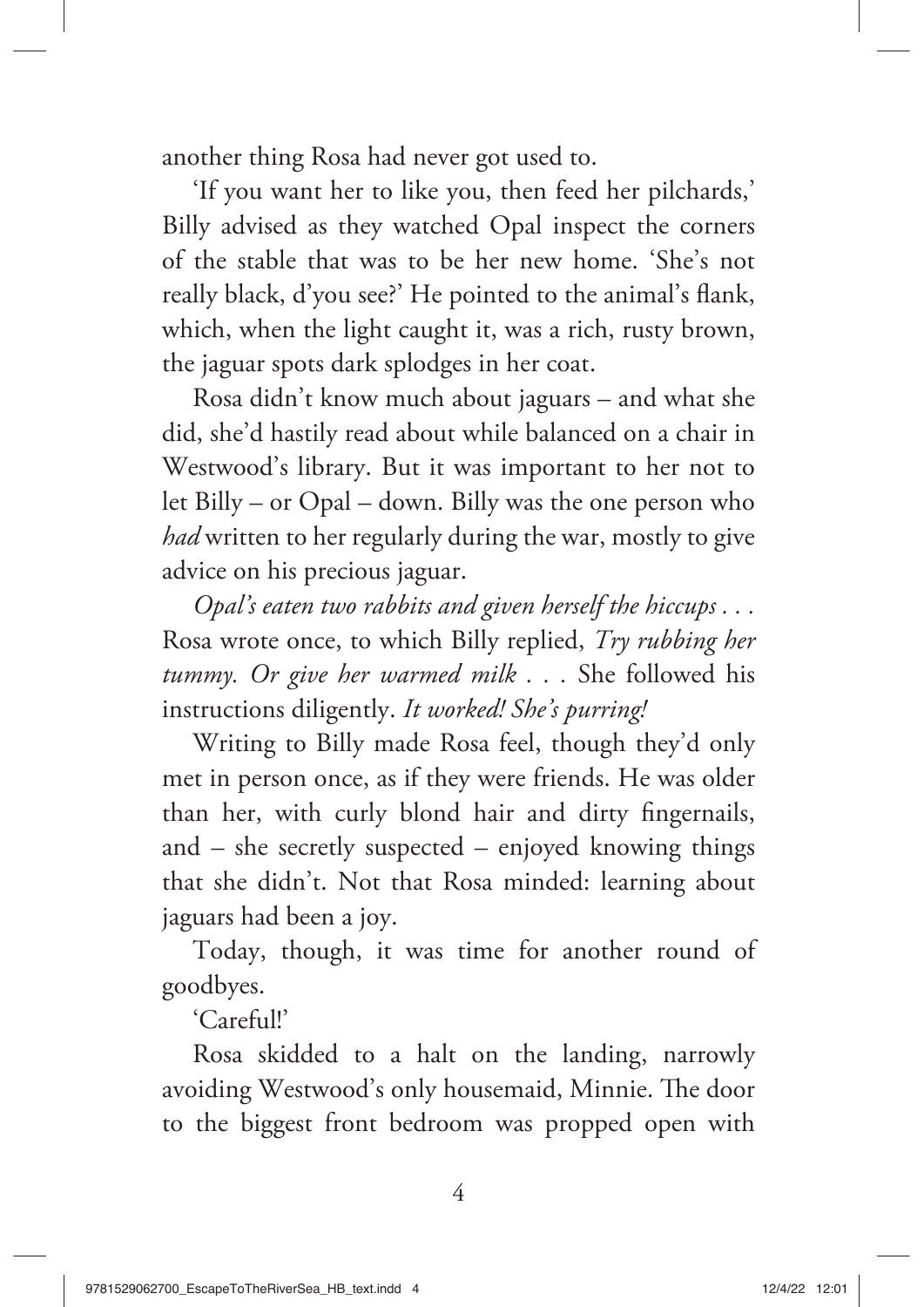Minnie's cleaning box. Her arms were full of fresh bedlinen. Though she had an uncanny knack for looking busy even when she wasn't, today Minnie seemed genuinely rushed off her feet.

'Sorry, Minnie. I was miles away,' Rosa admitted.

'No change there.' Minnie tutted, shouldering past. 'Master wants this room ready for tonight, when I've enough to do already. Oh, and you've missed breakfast, so don't go begging scraps from Mrs Barnes, neither.'

Rosa flushed guiltily. With pilchards in short supply and meat on the ration, she'd often had to pester Westwood's cook for Opal's food, which wasn't the done thing in wartime.

'Who's coming to stay?' Rosa asked.

'Be blowed if I know,' Minnie replied. 'Though it's someone they weren't expecting. It's all been a bit of a rush.'

Out in the lane, a horn beeped.

'The zoo's here!' Rosa cried.

With a shriek, they both ran into the bedroom and straight to the big bay window that overlooked the drive. Coming through the gates, emerging from under the winter trees, the first vehicle appeared. Behind it were more trucks, some large, canvas-covered army-types, others smaller, the size of a grocer's van. The convoy came to a halt at the front of the house where, in olden days, carriages would've turned. There, they were greeted, as all Westwood visitors were, by a bizarre headless statue of Hercules wrestling a snake.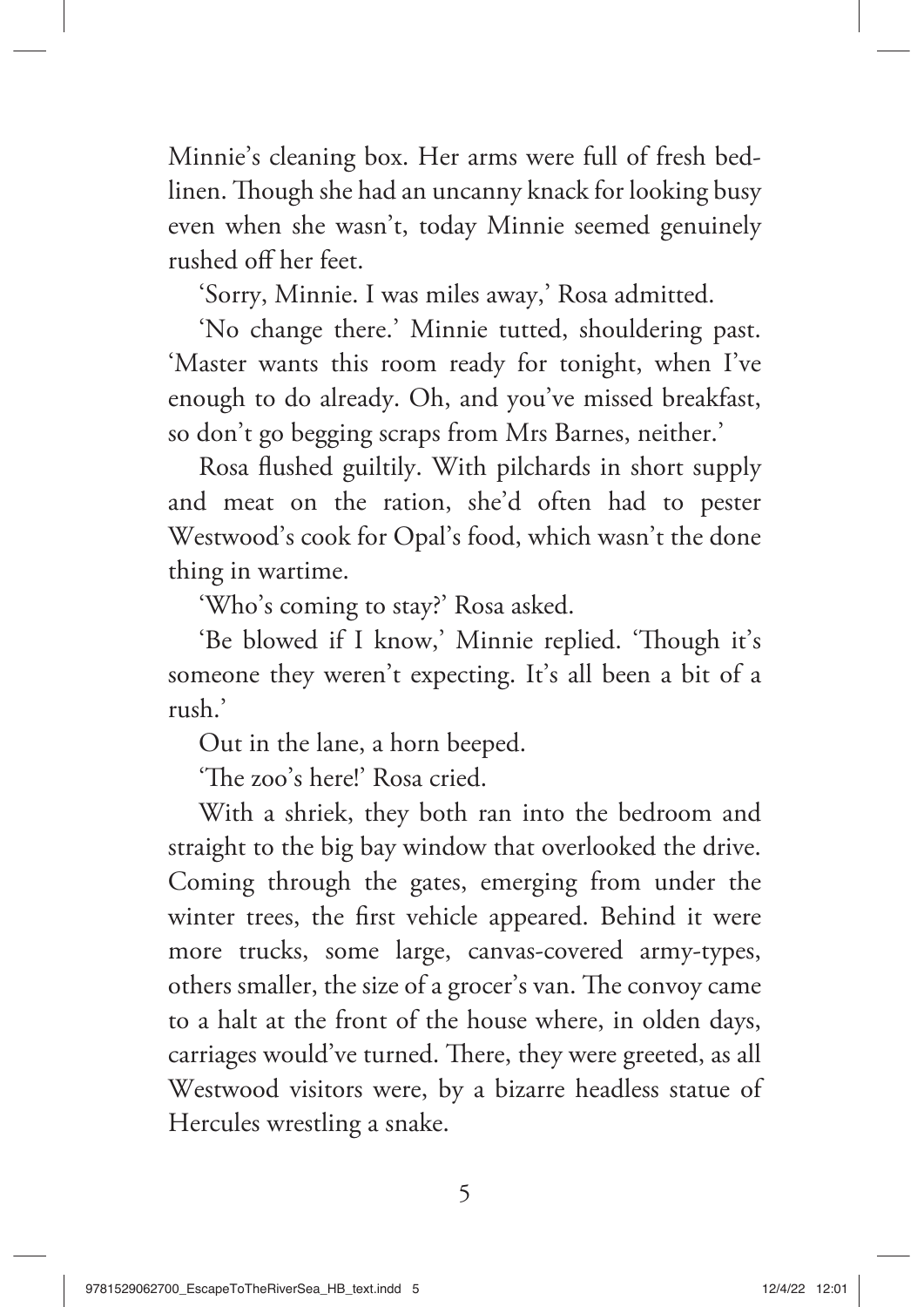Truck doors opened, voices calling between the vehicles.

'Load the birds and reptiles first. Leave the big animals till last,' ordered a ruddy-faced man who Rosa recognized as Mr Macintyre, the zoo owner and Billy's dad.

The driveway was suddenly swarming with people in overalls, caps, boots and protective gloves. None of them seemed to be Billy. Mr Macintyre unbolted the sides of the trucks. Boxes, wicker crates, ropes and headcollars were unloaded and whisked away.

Minnie gave her apron a quick smooth. 'I'd best go down. That front door won't open itself.'

From the drawing room across the landing came the rustle of newspapers being folded.

'Well, dearest, I believe they're here,' announced Westwood's dimple-chinned owner to his wife, Lady Prue.

Sir Clovis had once been a stage actor: this was still evident in his upright posture and fondness for eyecatching clothes. Though his real name was Finn Taverner, for some inexplicable reason everyone called him Sir Clovis. Like the stodgy dinners and scratchy tweed clothes she'd had to endure at Westwood, there was much about life in England that Rosa didn't understand. And this was despite being half-English herself.

'Righty-ho!' Lady Prue clapped her hands briskly and came out onto the landing. 'Action stations, everyone!'

At the bay window, Rosa was still trying to spot Billy. She couldn't bear it if he wasn't here. She'd been so eager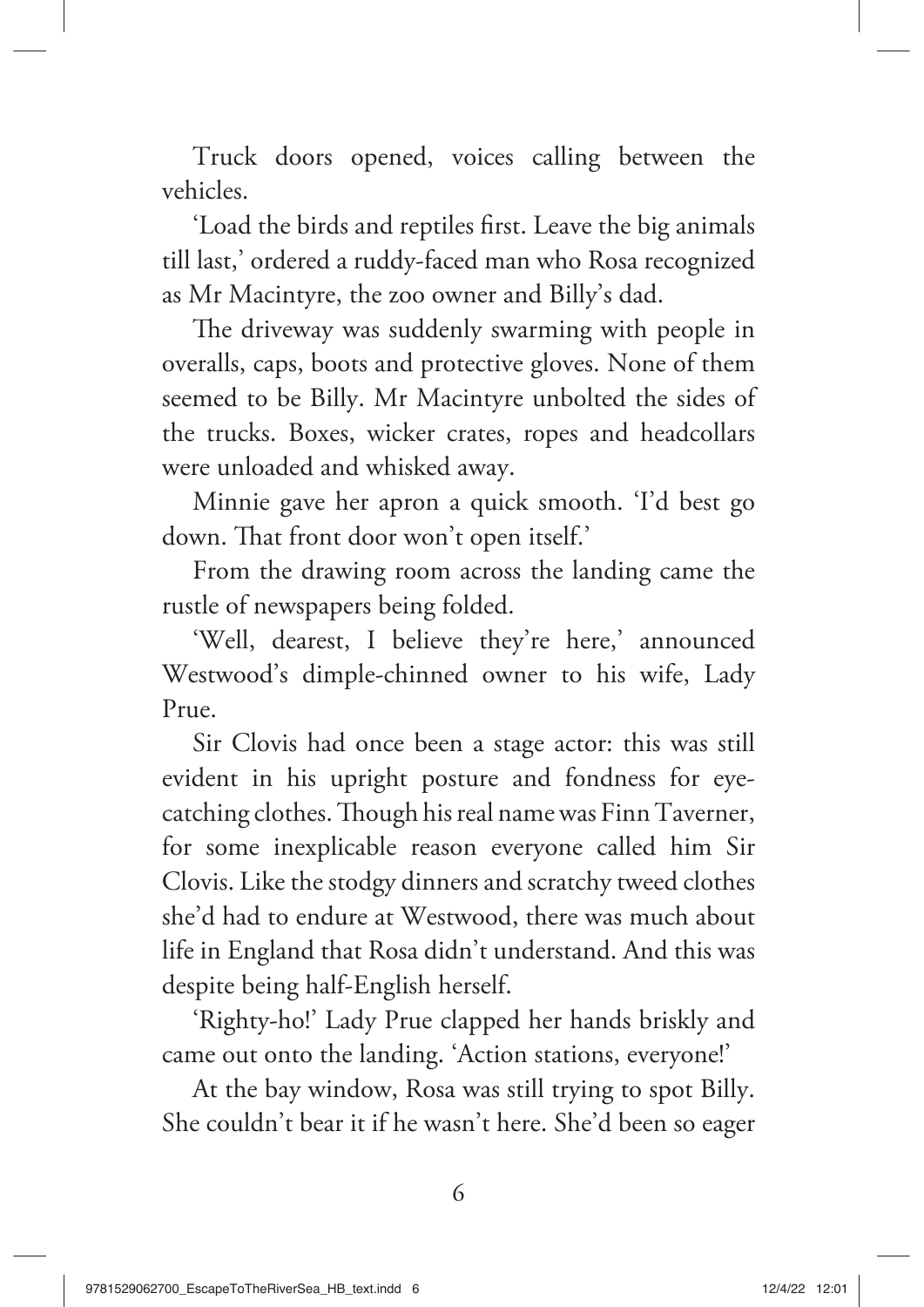to see him reunited with Opal. It was the one thing that might take the sting out of saying goodbye.

A boy darted about from behind one of the trucks, so quickly she almost missed him. Then one of the men called out, 'Oi, where's that lad off to?' The boy kept running, before disappearing round the side of the house. Rosa grinned.

It *was* Billy.

The curly blond hair was the giveaway. And the fact he was making a beeline for the stable yard, where the jaguar was kept. Rushing downstairs to join him, Rosa was almost at the back door when a yell from the hallway made her stop.

'OUTER GARMENTS!' boomed Lady Prue, who, despite being as strong as a shire horse, swore by the practicalities of a good tweed coat.

Reluctantly, Rosa went back for hers, a horrid, itchy green thing with leather buttons and a belted waist. There was no point in resisting: no one ever argued with Lady Prue and won.

Outside, though the morning itself was damp and unremarkable, the air crackled with noise. At the front of the house, it was human voices, at the rear, hissing ostriches, chattering meerkats, the stamp and snort of impatient zebras. Rosa ran all the way to the stable yard. She found Billy, his back to her, unbolting Opal's stable door. All over again it hit her that this jaguar she'd got up every morning to feed was going home. Everything was leaving Westwood: everything but her. To her added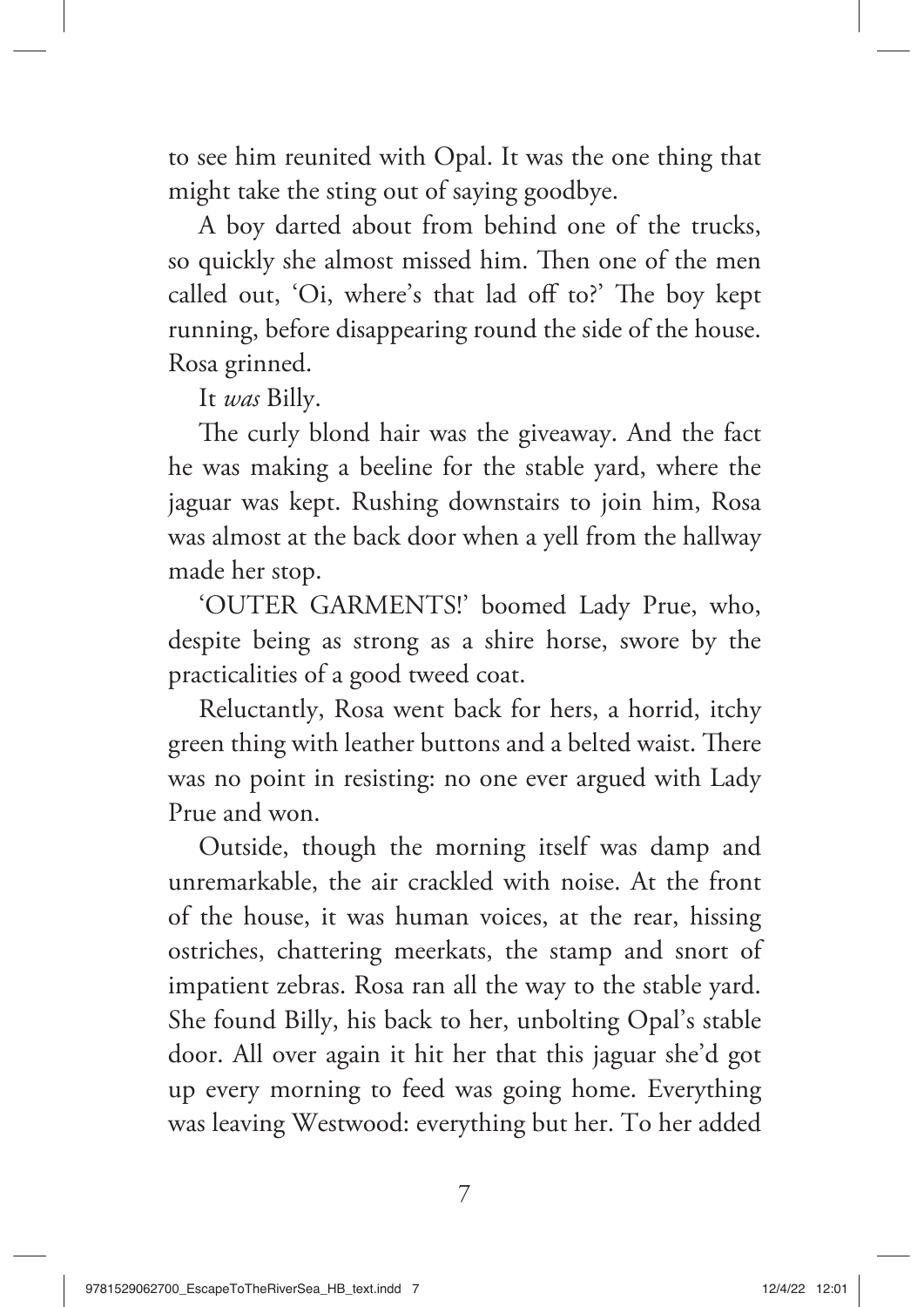frustration, her nose was now tingling in the way it did when she was about to burst into tears. She was grateful Billy hadn't yet realized she was there.

She watched, fascinated, as he opened the door – not cautiously like she did, but pushing it wide open. Moving casually, whistling, he placed a pile of ropes just inside. Something moved in the darkness. A pair of green-gold eyes blinked. A pink mouth opened. Realizing it was Billy, Opal rushed towards him in one fluid movement.

'Hey there, big cat,' Billy murmured as she stood up, paws on his shoulders as if hugging him.

Opal covered his cheeks, his hair, his ears with big, rough licks.

'She's so pleased to see you!' cried Rosa, who was now definitely on the verge of tears.

Billy turned his head, grinning. 'Hullo! I wondered when you'd show up!'

He looked different from how she remembered – taller, older. The jaguar's licking had made his fringe stand on end.

'You've done a fine job, keeping her so tip-top,' Billy remarked.

Rosa blushed with pride. 'Thanks. I loved doing it.'

'It's hard work, though, isn't it?'

'You did give me lots of advice,' she reminded him.

Billy beckoned her into the stable. 'Want to come and say your goodbyes?'

Once inside, Rosa pulled the stable door behind her.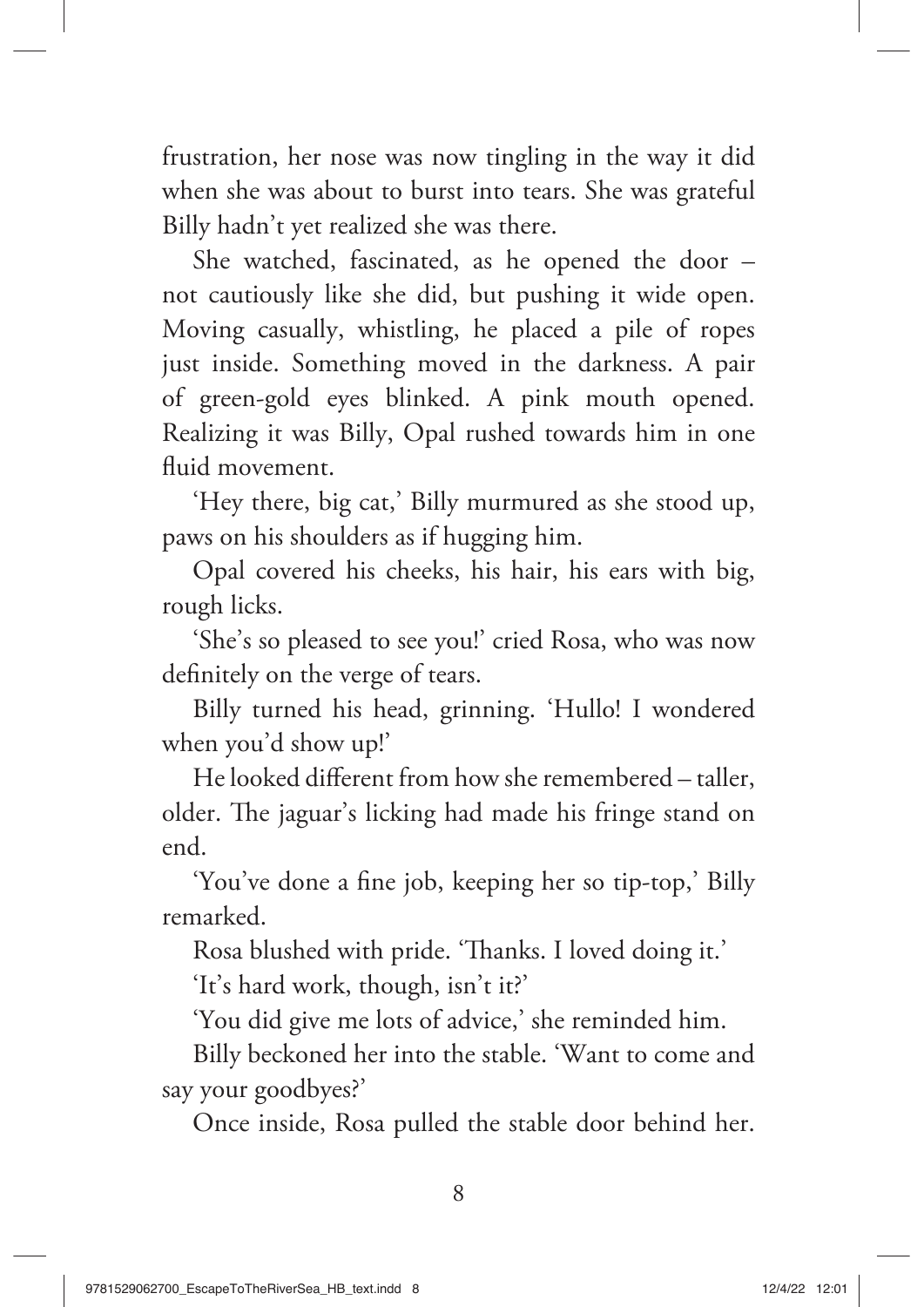Taking a deep breath, telling herself not to ruin it by crying, she reached towards the jaguar.

'Goodbye, beautiful cat,' she murmured.

Opal sniffed her hand briefly, then yawned. She was more interested in Billy, that was obvious, and though it hurt a little to be cast off so quickly, Rosa was glad. It felt right for them to be together – the cat rubbing her head against Billy's hair, purring like an engine.

'You in there, lad?' a man shouted from the yard. 'Running off like that when there's work to do!'

In the dim light of the stable, Rosa saw the joy draining from Billy's face.

'Yup, I'm here!' he called in reply.

'Then bring her out and stop wasting time!' the man answered.

'That's my pa, on to me as usual.' Billy sighed.

'He sounds a bit fierce,' remarked Rosa.

Billy scowled, suddenly defensive. 'Why, what's yours like?'

'I dunno,' she admitted. All she did know was that he'd left Vienna just after she was born, though no one had ever told her why, or what had happened to him.

Just as Billy went to say something, Mr Macintyre roared: 'GET A MOVE ON!'

It made them jump. Billy grabbed the pile of ropes he'd left by the door.

'What d'you want me to do?' Rosa asked, wanting to help if she could.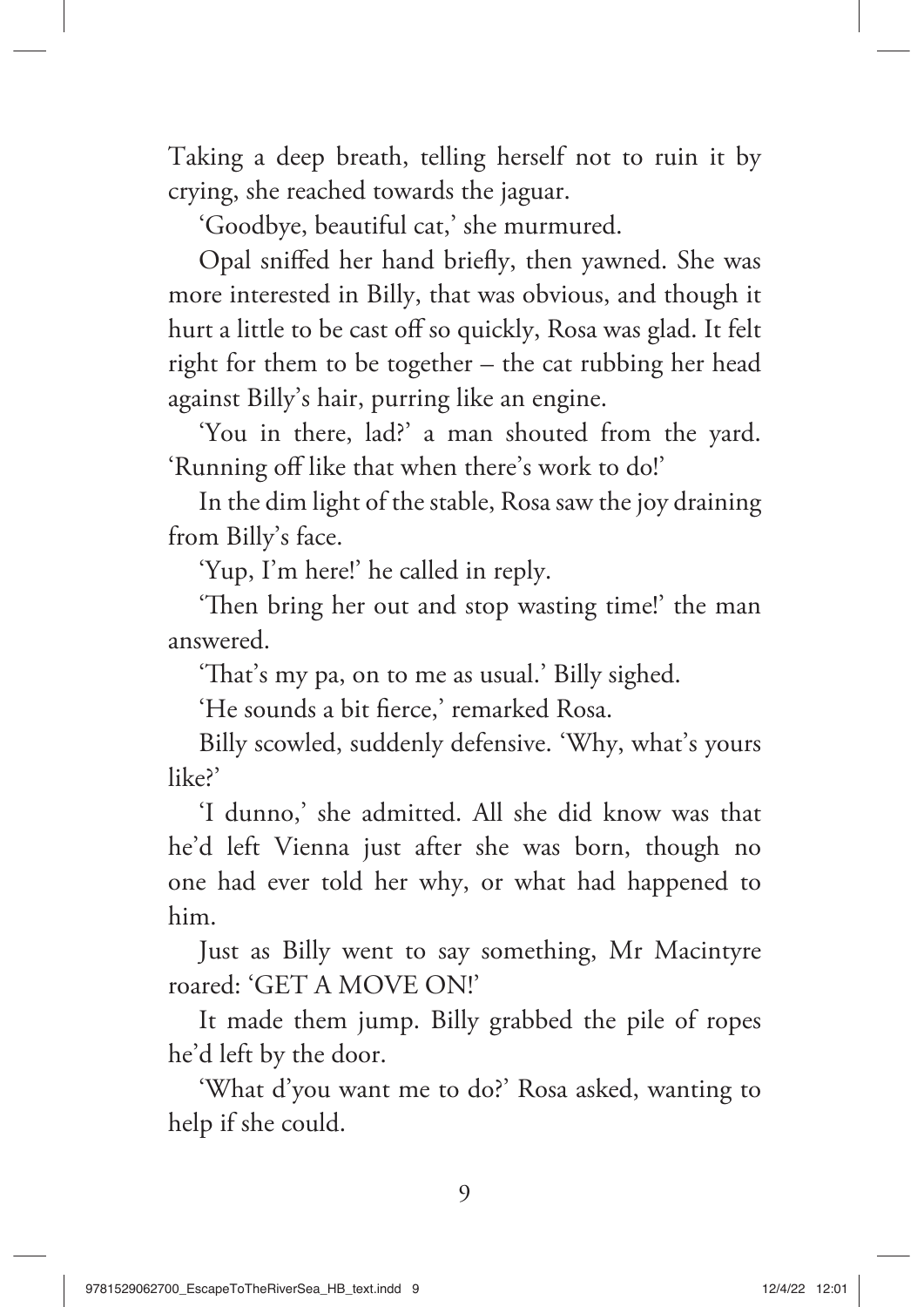'Watch her,' he warned, because Opal's mood had changed.

She was sniffing the air, ears flicking and swivelling. The purring had stopped. The end of her tail thumpthumped against the straw. It wasn't a good sign.

'She's smelled the trucks,' Billy said, not taking his eyes off the cat. 'She's not a good traveller, this one.'

Rosa reckoned it had more to do with Billy's dad's temper, but kept quiet. It wasn't her business any more.

The cat swung away from them and began pacing the stable. With some difficulty, Billy got a rope round Opal's shoulders, murmuring, 'Easy girl, easy now,' which seemed to work. Apart from the tip of her tail, the cat grew still again.

'Phew!' Billy grimaced. 'That was a bit—'

In a sudden leap, Opal lunged for the door. The force knocked Rosa against the wall. Billy yelped, the rope slipping from his hands. The door was shut and bolted – at least, Rosa assumed it was, and she'd been the last person in. She realized now the door was slightly ajar. She hadn't secured the bolt properly. It was enough, Rosa saw in horror, for Opal to push it open, which she did in one swift movement. The cat slipped through the door and was gone.

Out in the yard, Billy's father cursed. They found him, hands on his head, clenching fistfuls of his own hair.

'What are you playing at, lad?' he cried. 'Get after her, quick!'

They were already too late. Fifty yards away at the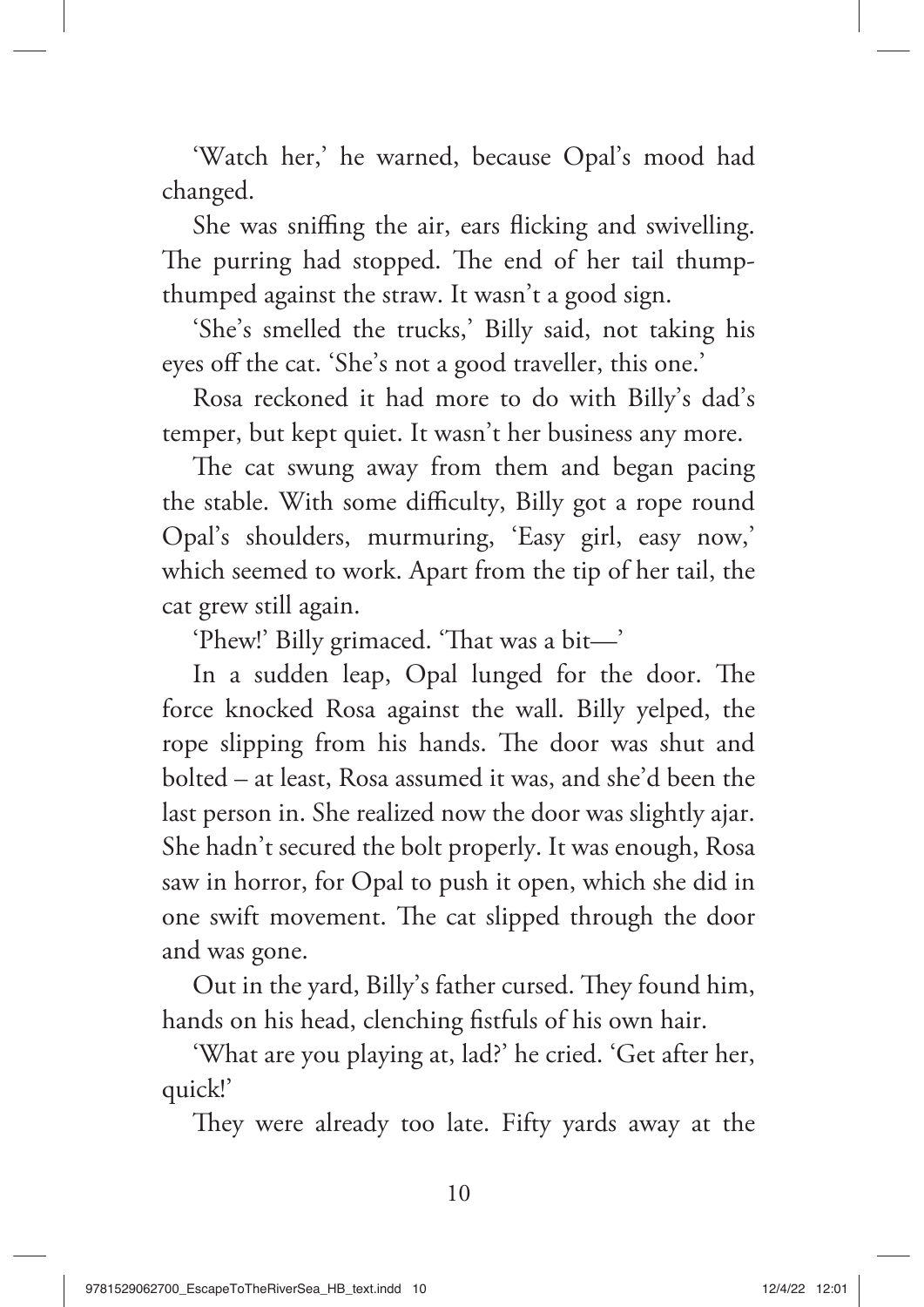paddock fence, Opal crouched, ready to spring.

'Hurry! She's going to—' Rosa cried.

Jump.

In a smooth, fluid arc, Opal was over the fence.

Billy and his father, frantically trying to untangle more ropes, missed it. The ostriches sidestepped crossly, their wings stuck out like elbows. Ignoring them, Opal ran across the grass towards the distant tree-line. Rosa knew she should tell them the direction in which the cat had gone. But she couldn't bring herself to, because it looked so easy, so hopeful, the way Opal had left Westwood behind.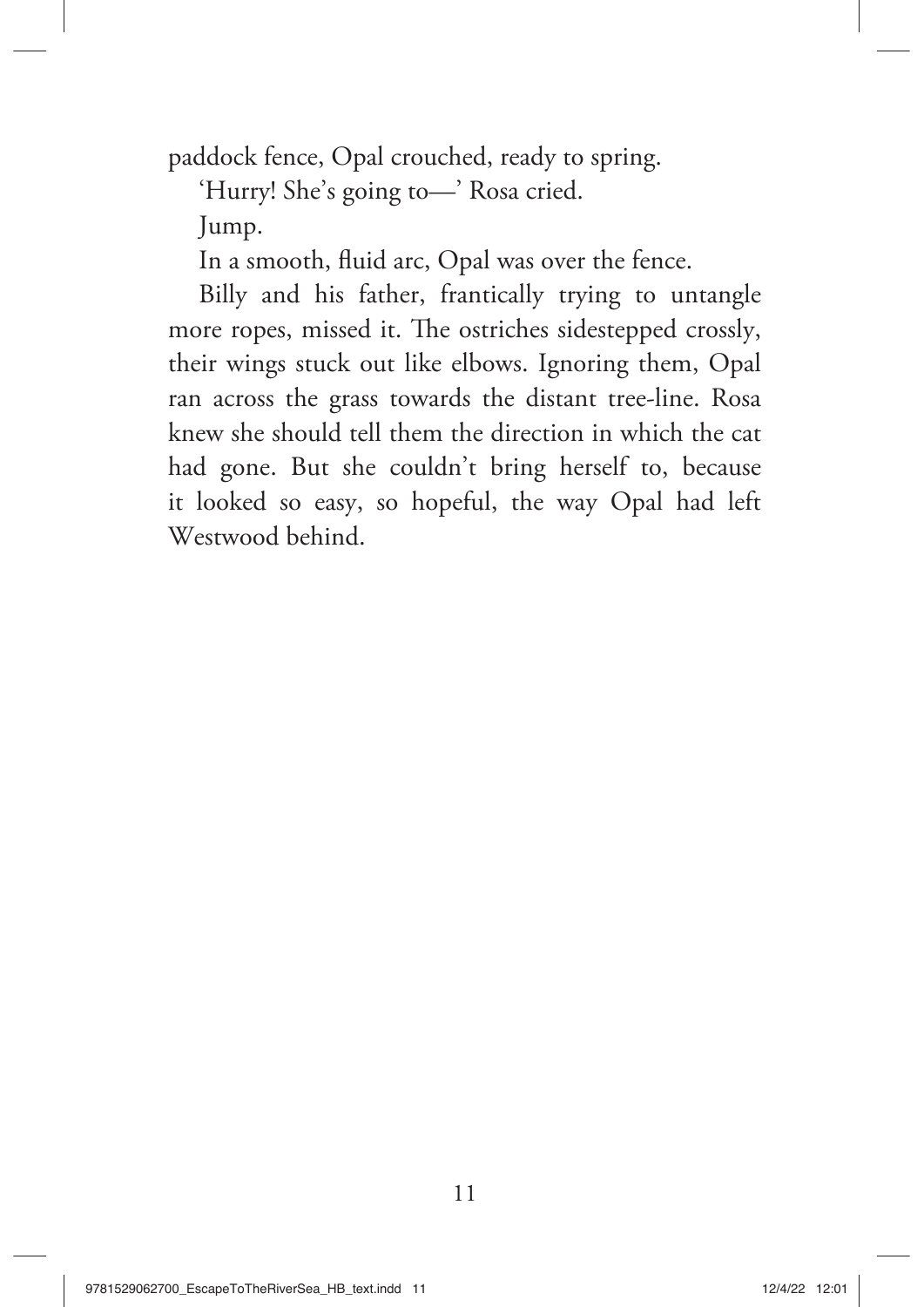

When he realized, Mr Macintyre exploded.

'You ruddy idiot!' he screamed at Billy. 'Don't you know how much that animal's worth?'

Clearly Billy did because he'd gone very pale.

Mr Macintyre turned to Rosa. 'And what were you doing, standing there like a lemon?'

'I . . . ummm.' She was alarmed by the vein throbbing in his forehead like a very fat earthworm. He was so angry it felt pointless trying to explain.

It was her fault, she knew, for not bolting the door. All this time she'd tried so hard to look after Opal properly, and she'd almost managed it – hadn't Billy told her so? But a moment's slip-up and now she'd ruined everything.

'That jaguar won't last five minutes out there!' Mr Macintyre fumed, waving at the fields beyond Westwood, which were dotted with grazing cows and sheep. 'The second she goes near anyone's livestock they'll shoot her on sight.'

Rosa glanced at Billy, startled: *shoot* her?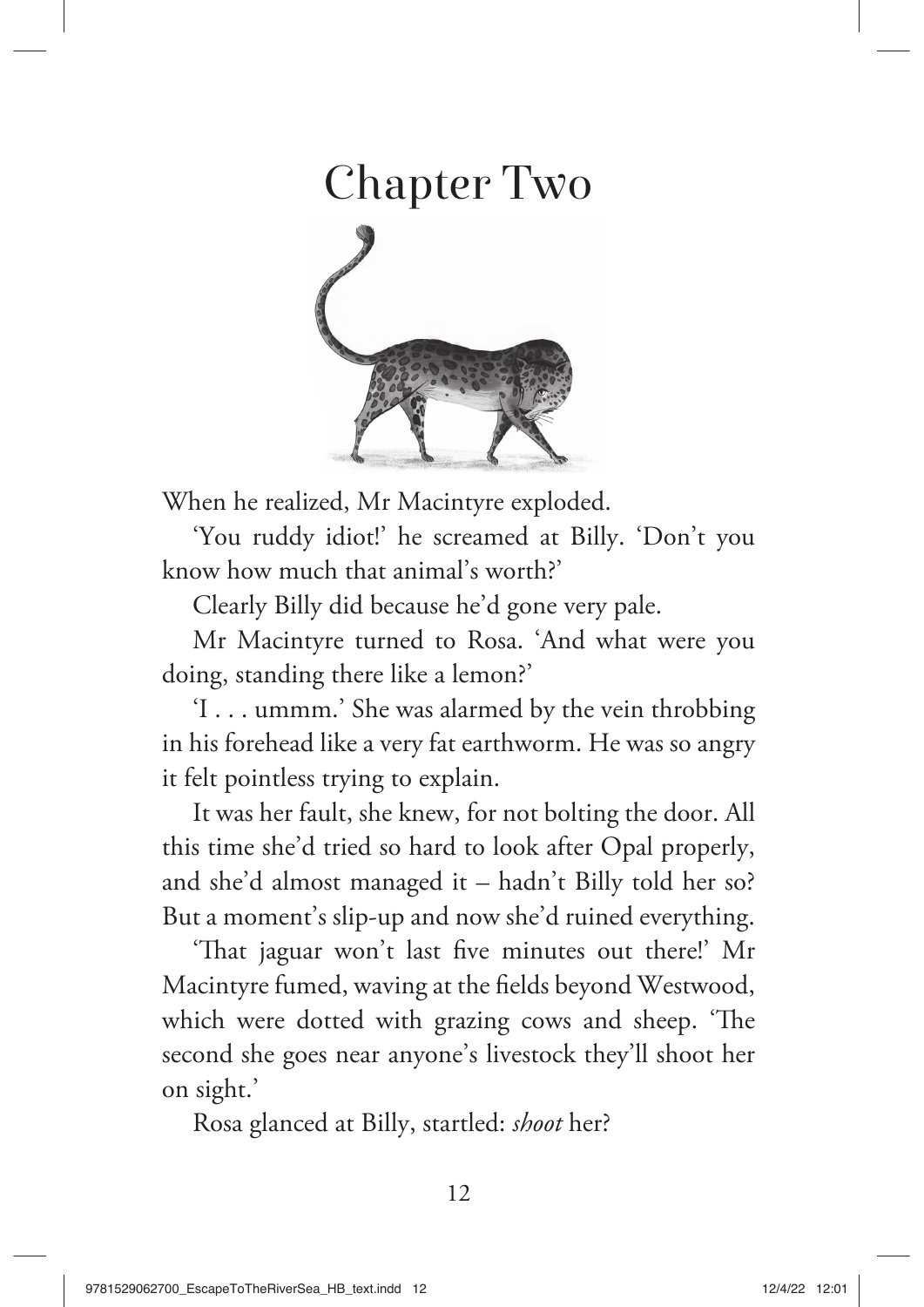Billy wiped an arm across his eyes: he was crying.

'Please stop,' Rosa begged him, feeling totally and utterly miserable.

He did, though only because a small woman with radish-red cheeks was now yelling over the fence.

'There's a creature hiding in the hedge. It's scaring my ewes.' The woman was Mrs Penwick, who rented one of Westwood's farms. 'If it's yours, you'd better claim it fast, before I take my rifle to it.'

Rosa groaned. The animal had to be Opal.

'What did I tell you?' Mr Macintyre cried, head in hands again. 'Not *even* five minutes on the loose, and here we are!'

'Don't shoot her! There's been a misunderstanding!' pleaded Rosa.

There was a click as the yard gate opened.

'A misunderstanding, eh?' remarked Sir Clovis.

Everyone turned to see Westwood's owner striding towards them in his best tweeds and finest brogues. He looked every inch the country gent, despite having never ridden a horse or walked a dog in all the time Rosa had lived here.

'It'll be all right now,' Rosa whispered to Billy.

Sir Clovis was good at fixing tricky situations. There was a charm to him that quickly put other grown-ups at ease. It'd certainly helped at Euston Station all those years ago.

'Perhaps one of you good people could tell me what's going on?' Sir Clovis asked, rubbing his hands like he meant business.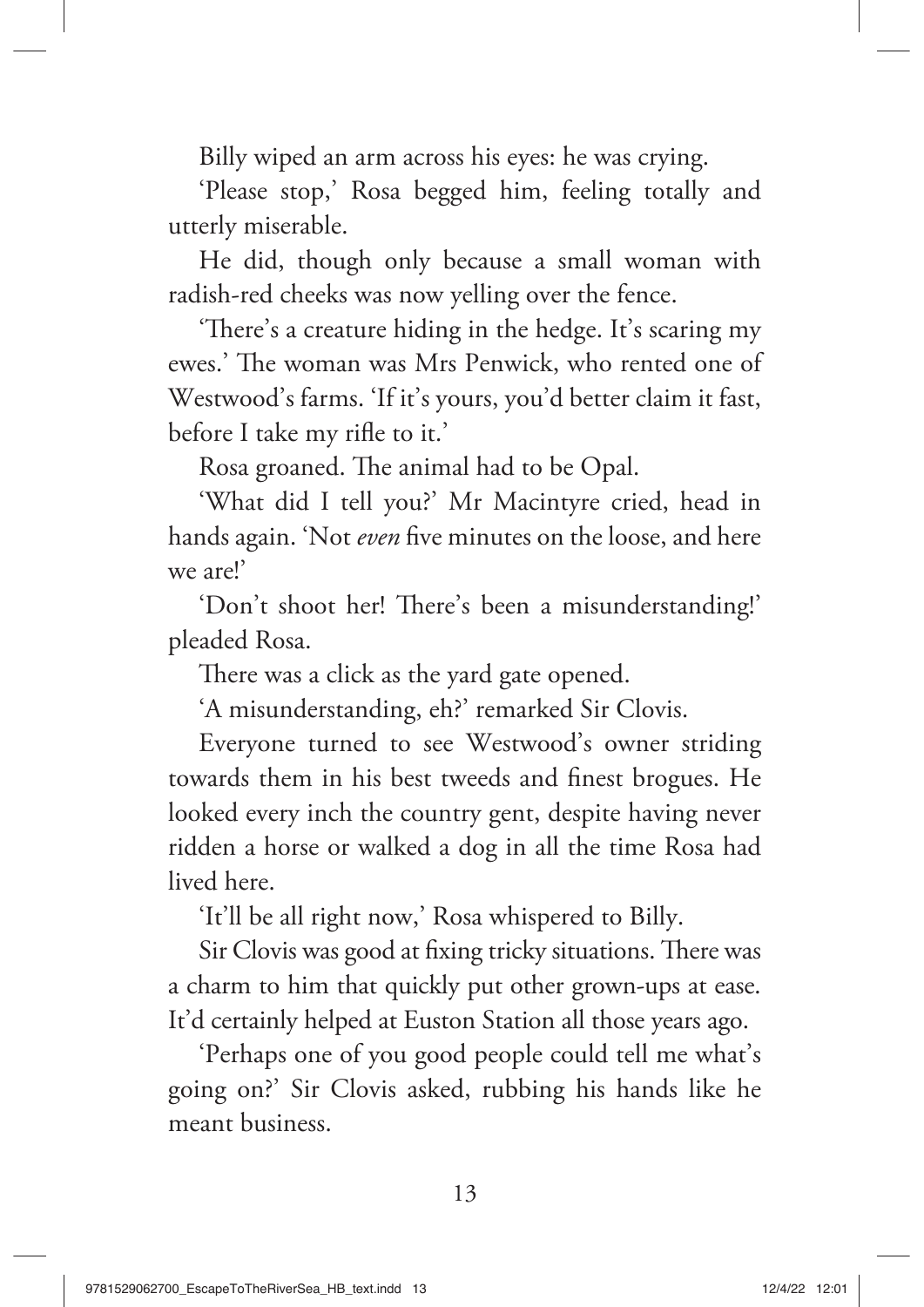It had an effect on Mr Macintyre, who, at last, managed to explain the situation without raising his voice.

'—so we've got to catch her,' Mr Macintyre finished. 'She's our star attraction, what everyone comes to see. A taste of the Amazon in our humble zoo.'

Sir Clovis gave the zookeeper's shoulder an affable pat. 'We'll find her in no time,' Sir Clovis assured him in his best stage voice that had once filled theatres around the globe. And to Mrs Penwick: 'My sincerest apologies. I can't imagine how this could've happened.'

Rosa stared at the ground.

It was all her fault: she knew it, Billy knew it. Sir Clovis too, she sensed, realized it was her fault. In leaving their animals here, the zoo had trusted him to keep them safe. And the one thing Sir Clovis despised was putting on a bad show. If there'd been a dog here now, he'd have shouted at it, but there wasn't, so he turned on Rosa.

'Well, don't just stand there, child! Let's find this beast!'

While the adults searched the nearby fields and wood, Rosa checked the lane that led from Westwood to the village. Apart from today's zoo trucks, few vehicles ever came down it – the grocer's van on a Tuesday, the postman once a day on his bicycle – so it was the sort of quiet spot Opal might be drawn to.

Rosa insisted Billy come with her. If they found his jaguar together, there was a slim possibility they might come out of this still friends. Billy hadn't spoken a word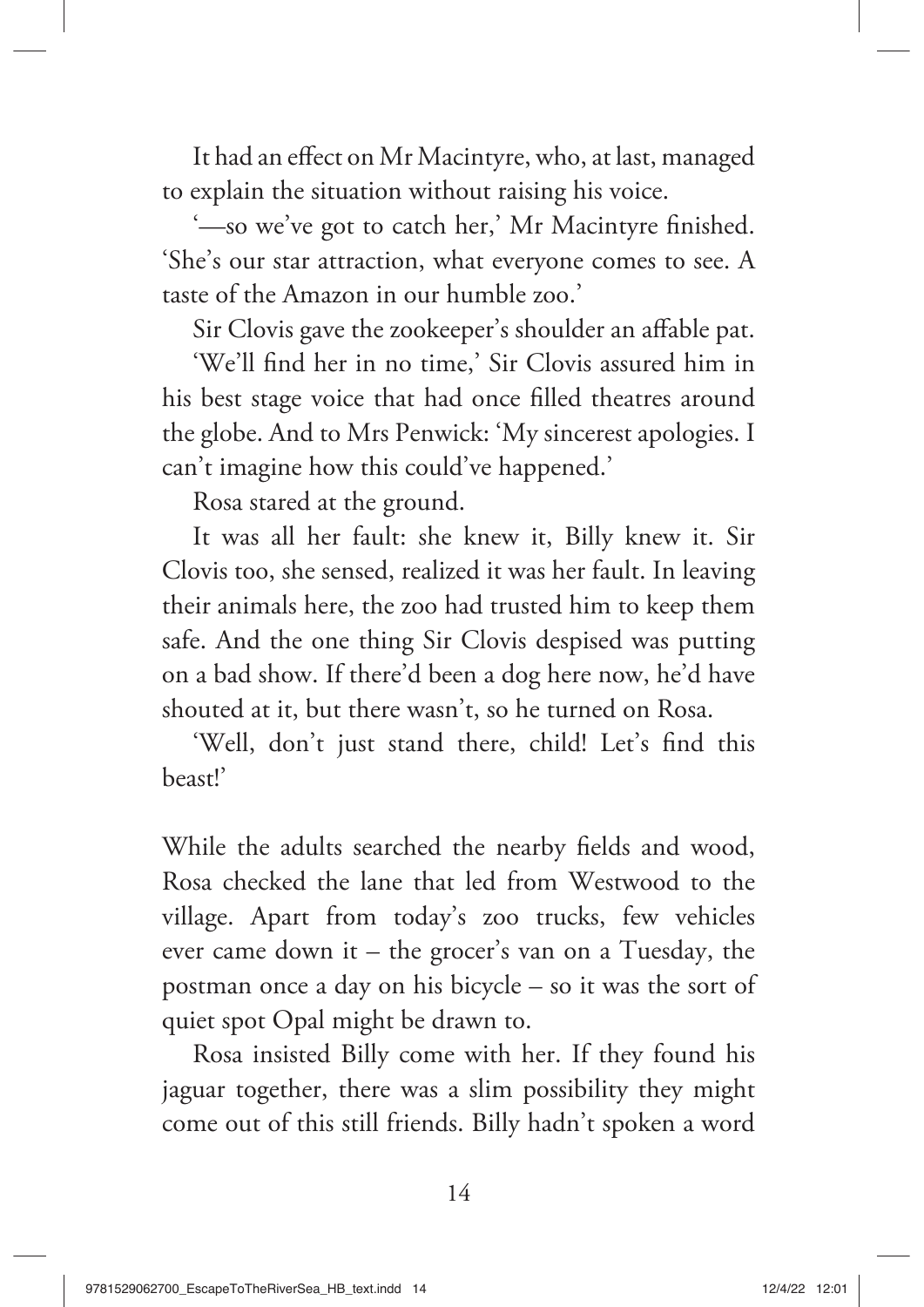to her since Opal had gone. When she thought of how much she'd wanted to see him again – and how thrilled he'd been to see Opal – it made everything worse.

'Ugh, it's a swamp,' groaned Billy, as they set off down the lane.

The zoo's trucks had gouged huge ruts into the mud, spraying the hedges brown on either side. It looked more like a ploughed field than a road.

'Keep your eyes peeled for pawprints,' Rosa said with forced cheerfulness.

In fact, the mud was like soup. It clung to everything. Billy, at least, wore boots with a sensible grip. But Rosa's stout walking shoes – purchased for her at the same time as the awful tweed coat – made a revolting slurping noise with every step.

When they reached the village, Rosa wondered if they should put a card in the post-office window, or knock on doors in the way people did when they'd lost a cat. Or they could ask at the tea shop where Mrs Barnes the cook used to work. The trouble with telling people, though, was it panicked them. There'd been a story once about a zebra escaping London Zoo during the Blitz. It'd taken three days and police marksmen to recapture the animal. The last thing they needed right now was more people with guns.

Anyway, Billy said they should turn back.

'She's not been this way – it's obvious.' He sighed.

'How?' Rosa wanted to know. 'Have you seen any clues? Are you tracking her like you're in the jungle?'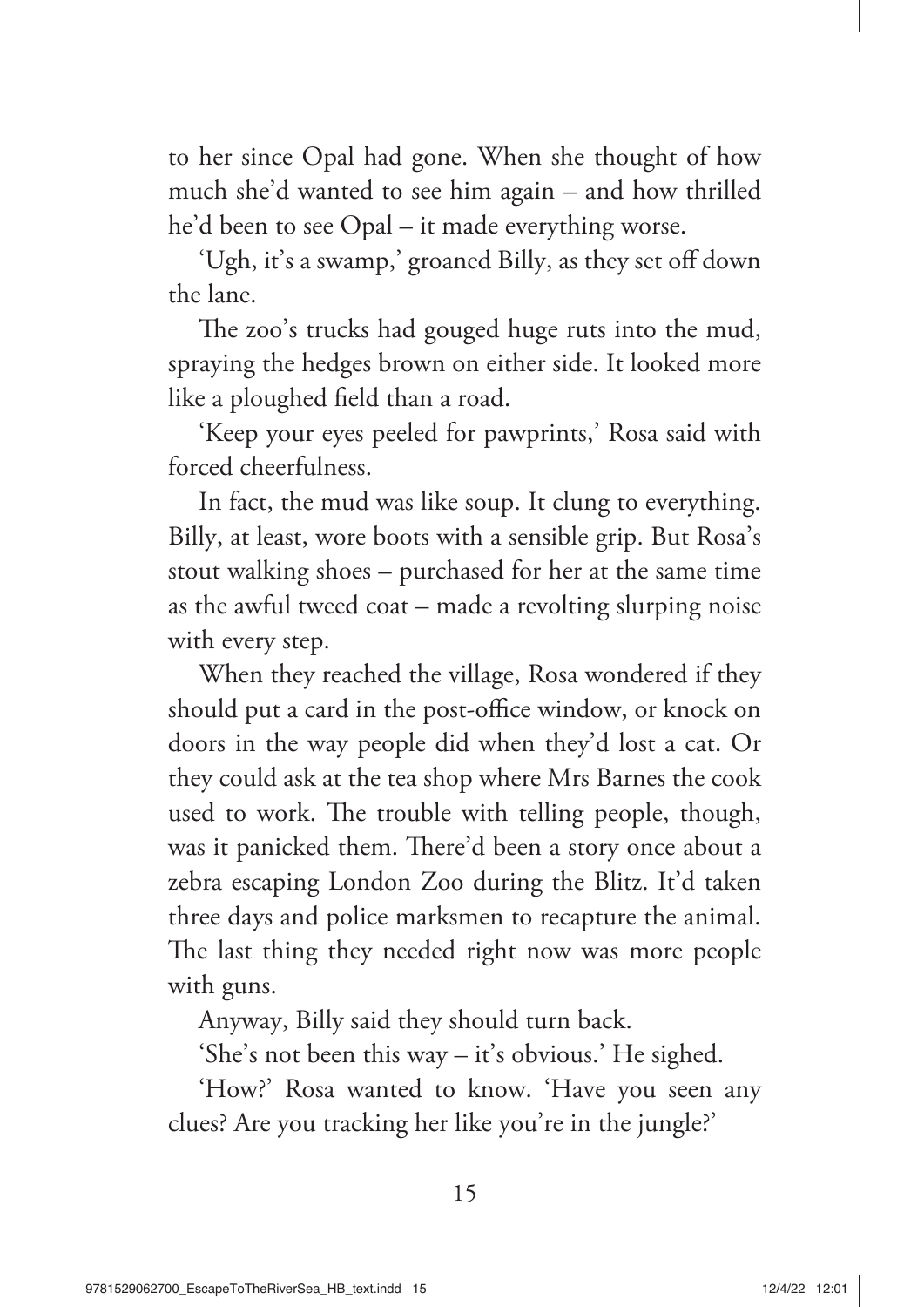Billy snorted. 'Don't be daft. All I know is she wouldn't want to get her feet wet in the mud.'

Rosa wasn't sure this was true. She'd read that jaguars were strong swimmers and liked water, though it probably wasn't the right time to say so.

'Why would she run away from *me* of all people?' Billy asked, close to tears again.

'She *was* pleased to see you,' Rosa agreed.

Opal had looked even more pleased to be galloping away across the paddock, but she thought it best not to mention that, either.

By the end of the morning, every field, copse, outbuilding and lane local to Westwood had been scoured. But, after the initial sighting under Mrs Penwick's hedge, the jaguar had vanished into thin air. No one knew what to do next. Rosa's eyes were annoyingly prickly again. The search parties, having returned to the stable yard, were fed up and hungry. Sir Clovis's assurances were starting to wear thin.

'I should've known this would happen,' Mr Macintyre muttered through gritted teeth. 'Letting amateurs take care of our animals.'

'We'll keep searching,' Sir Clovis promised. 'All day and night, if we have to.' Though Rosa knew all too well what would happen when the lunch gong sounded. Not even a missing jaguar could keep Sir Clovis from his food.

Mealtimes at Westbrook were legendary: the roast meat, the cream sauces and custard pies, the five-course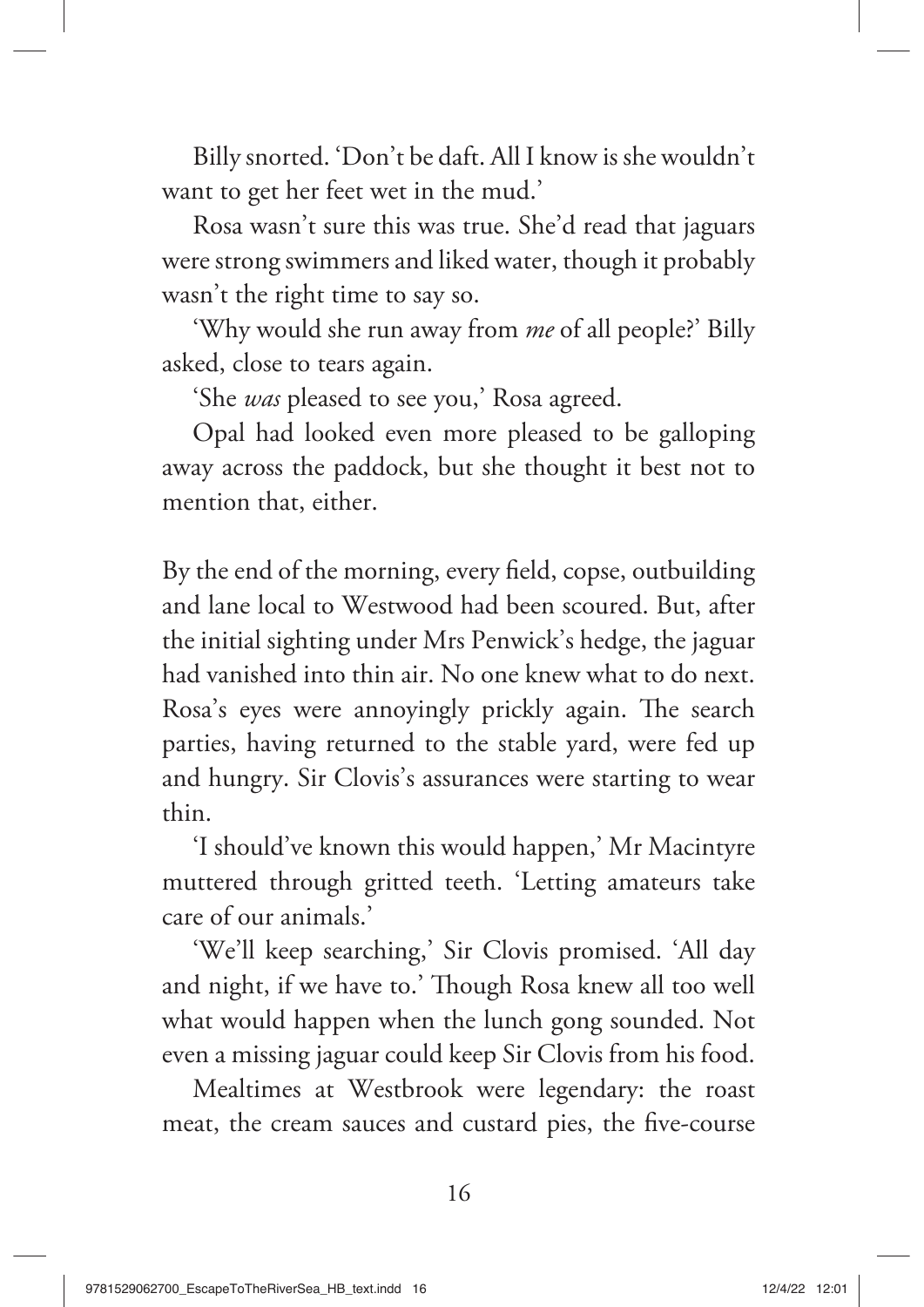suppers, the never-ending cake. Rationing hadn't dented the scope of Mrs Barnes's menus. There'd been much moving of buttons on waistbands by the time the schoolgirl evacuees had gone home.

'You'll see things differently after lunch. I'm sure of it,' Sir Clovis insisted.

'We've no time for *lunch*!' Mr Macintyre's colour was rising again. 'That animal cost money! The lost ticket sales to the zoo *cost money*. It's time we talked compensation. A chap like you, with this big house, should be able to put his hand in his pocket.'

For the first time, Sir Clovis looked nervous.

In reality, there was little spare money at Westwood. The roof leaked and there was mould around the window frames. You only had to glimpse the west wing of the house to see it was pretty much falling down. There'd been talk, recently, of selling off some of the farmland to raise extra funds, which had led to a flurry of letters arriving. Rosa, who kept an eagle eye on such things, noticed some of these – bizarrely – bore a Brazilian postmark.

'There must be somewhere we haven't looked yet!' Rosa pleaded.

Mr Macintyre shook his head. 'I've not got time for this. You'll be hearing from me, Clovis – in writing. Official, like.'

Yelling at his zoo staff to load the remaining animals into the trucks, he stormed out of the yard. There was a second when a bewildered Billy caught Rosa's eye. She would've done anything, right then, to make things better.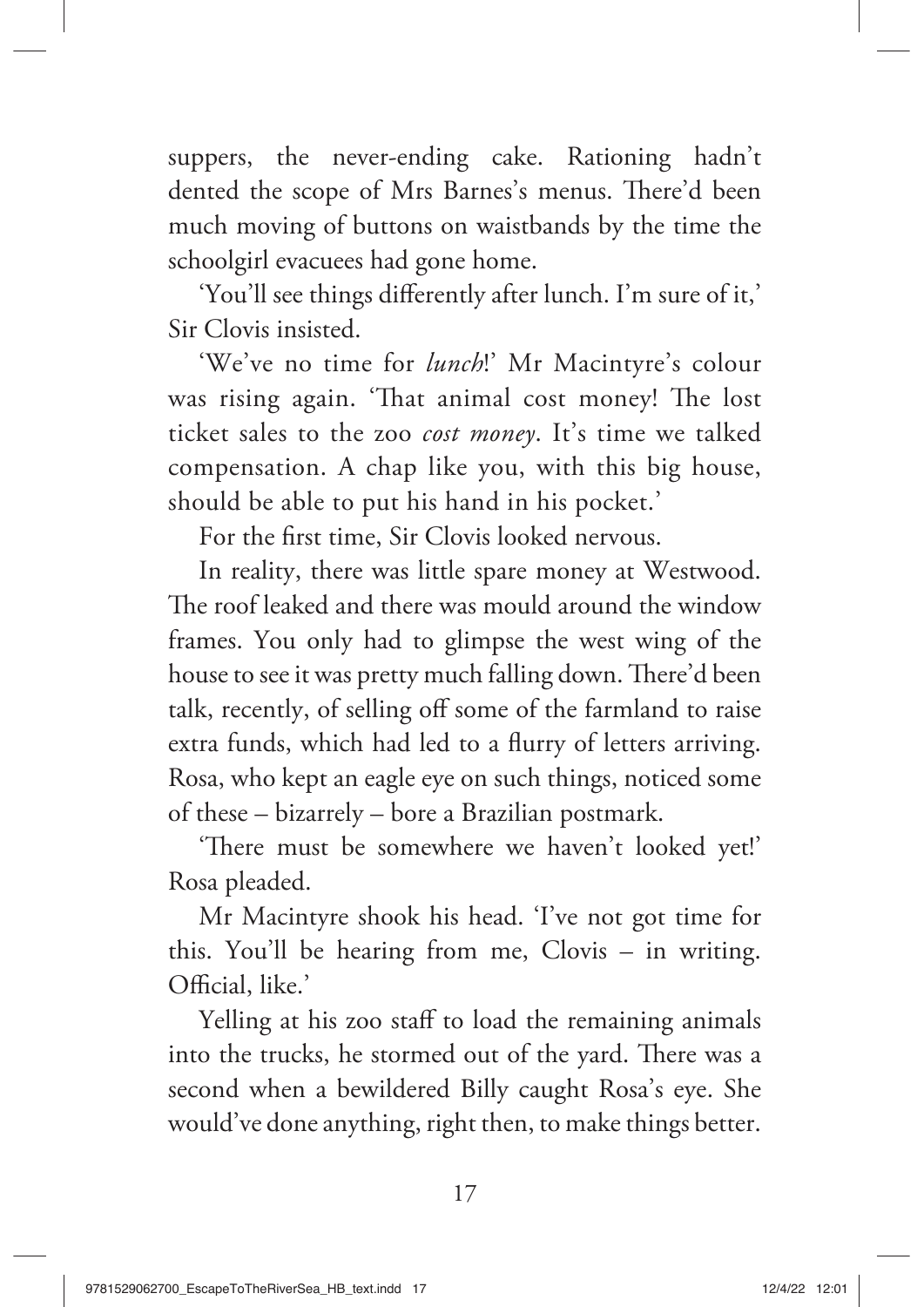'I'm sorry,' she said, for the hundredth time.

But even to her own ears the words sounded hollow: what could possibly make up for losing a jaguar?

She watched, lump in throat, as Billy disappeared round the corner. This wasn't the sort of goodbye for which she'd been bracing herself: this was ten times worse.

From the front of the house came the sound of raised voices again, the crunch of feet – and hooves – on gravel, the thudding of tailgates being raised as the trucks made ready to leave.

Moments later, as predicted, the lunch gong sounded.

'I'm not hungry,' Rosa said when Sir Clovis tried to hurry her indoors.

For once, instead of insisting she eat lunch, he seemed to understand, and asked her to take a message to Westwood's chauffeur. 'Tell Jarvis to ready the motor car. Our guest is arriving on the two o'clock train.'

After the agony of watching the zoo trucks depart, Rosa set off down the drive to the gatehouse where old Mr Jarvis lived. He'd been at Westwood ever since the time there *were* grand gates to open and shut, and visitors arrived unannounced in carriages, rather than simply telephoning ahead. Unlike Minnie, Rosa also got the sense he quite liked her.

Feeling wretched, she barely gave much thought to who the person coming on the train might be. Generally, Westwood wasn't the sort of house you visited for fun: the grim look of the place was enough to put most people off.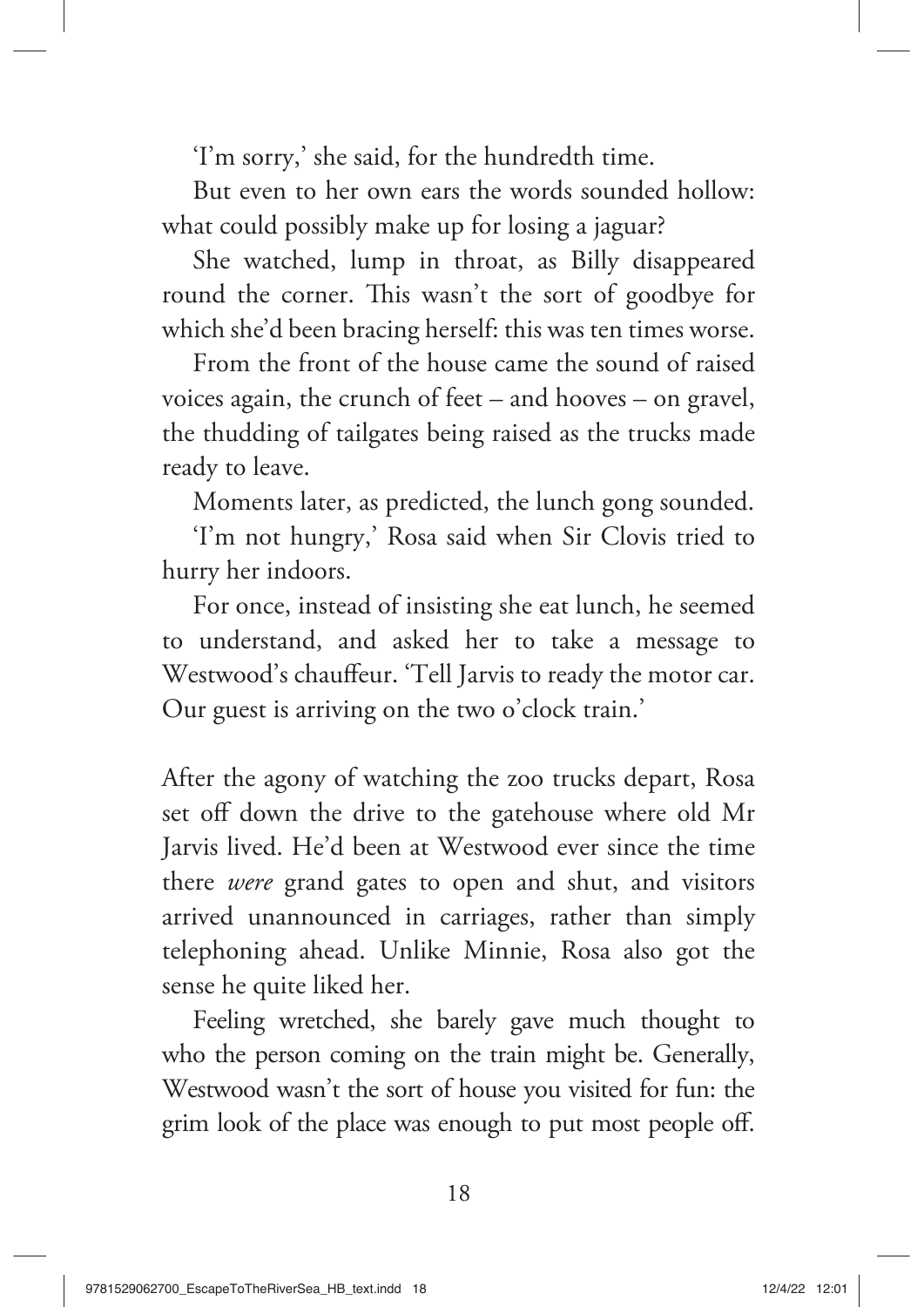In all the years she'd lived here, Rosa had rarely seen any visitors come and go. Sir Clovis and Lady Prue tended to keep themselves to themselves, and though they'd always been kind to Rosa and the schoolgirls, they weren't the types for hugging, or offering comforting chats. Still, the fact Minnie had cleaned what was probably the best bedroom in the house suggested someone important was coming to stay.

When Rosa arrived at the gatehouse, Mr Jarvis already knew about Opal. He opened the door with an almostamused look on his face.

'What's all this nonsense, then, letting a big cat escape?' he asked, taking in her filthy socks and shoes.

Mr Jarvis often teased her affectionately, and she didn't mind at jot. But today it was the last straw. Rosa's chin wobbled. A big fat tear slid down her cheek.

'I didn't mean to let her go.' She sniffed.

'Here, now, don't you go upsetting yourself.' Mr Jarvis softened. 'Big cat like that, shut up in a stable. Was bound to happen sooner or later.'

'She did look incredible, running away,' admitted Rosa. 'I think maybe she didn't want to go back to the zoo.'

'Hmmm.' Mr Jarvis rubbed his jaw. 'Can't blame her, can you? Bet she'd rather take her chances up on Westwood Moor.'

'Westwood Moor?' Rosa hadn't considered this.

The moor lay about two miles from the estate. It was a desolate, windswept place, strewn with peat bogs, rocks and rust-coloured bracken. As a rule, Rosa didn't go there.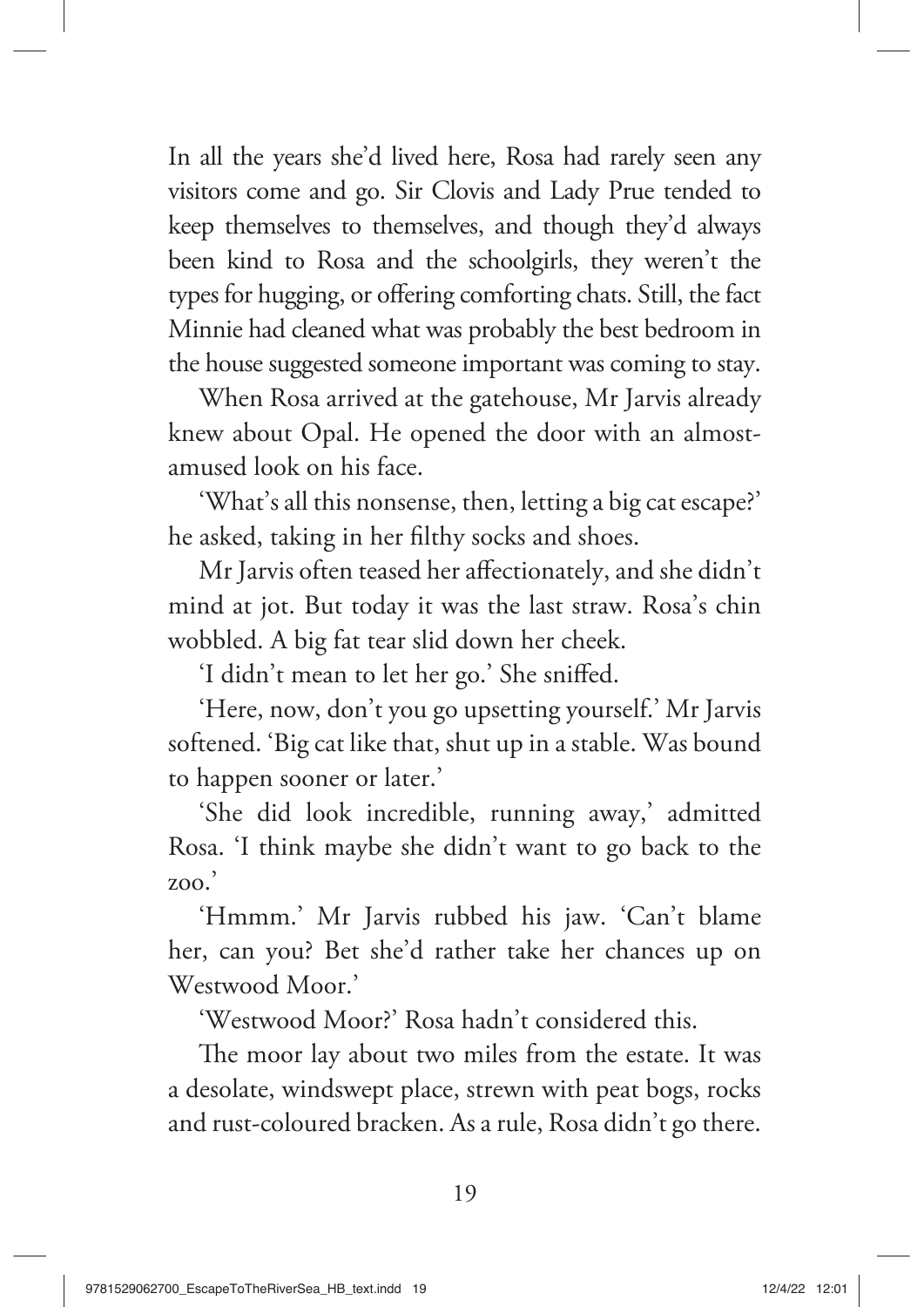No one did, unless it was for a celebratory bonfire: it was too bleak and blustery for walking.

'Won't they search up there?' Rosa asked.

The idea amused Mr Jarvis. 'Ha! It'll be like looking for a needle in a haystack, that will.'

In her mind's eye, Rosa pictured Opal slinking away across the field, all sleek fur and muscle. Maybe, with a bit of luck and cunning, and if no one took a shot at her, she *could* survive in the wild. Rosa decided she'd write to Billy and tell him what Mr Jarvis had suggested, in the hope it might cheer him up.

'You're not here to talk jaguars, though, are you?' Mr Jarvis reminded her.

'Oh no, sorry.' Rosa rubbed her face dry. 'I've a message.'

She told him about leaving now to meet the two o'clock train.

'Ah! She's arriving earlier, then,' he said cryptically.

'Who is it?' Rosa asked.

'The lady coming from Europe.'

All the blood drained from Rosa's head. She swayed slightly.

'*Europe?*' she croaked. 'A lady? What's her name?'

'Well now, I didn't catch that part, what with my hearing not always being sharp.'

Hadn't Minnie told her that the visitor was someone they weren't expecting?

A warm, solid feeling filled Rosa's chest. She knew. She just *knew.* Who else would be coming here from Europe?